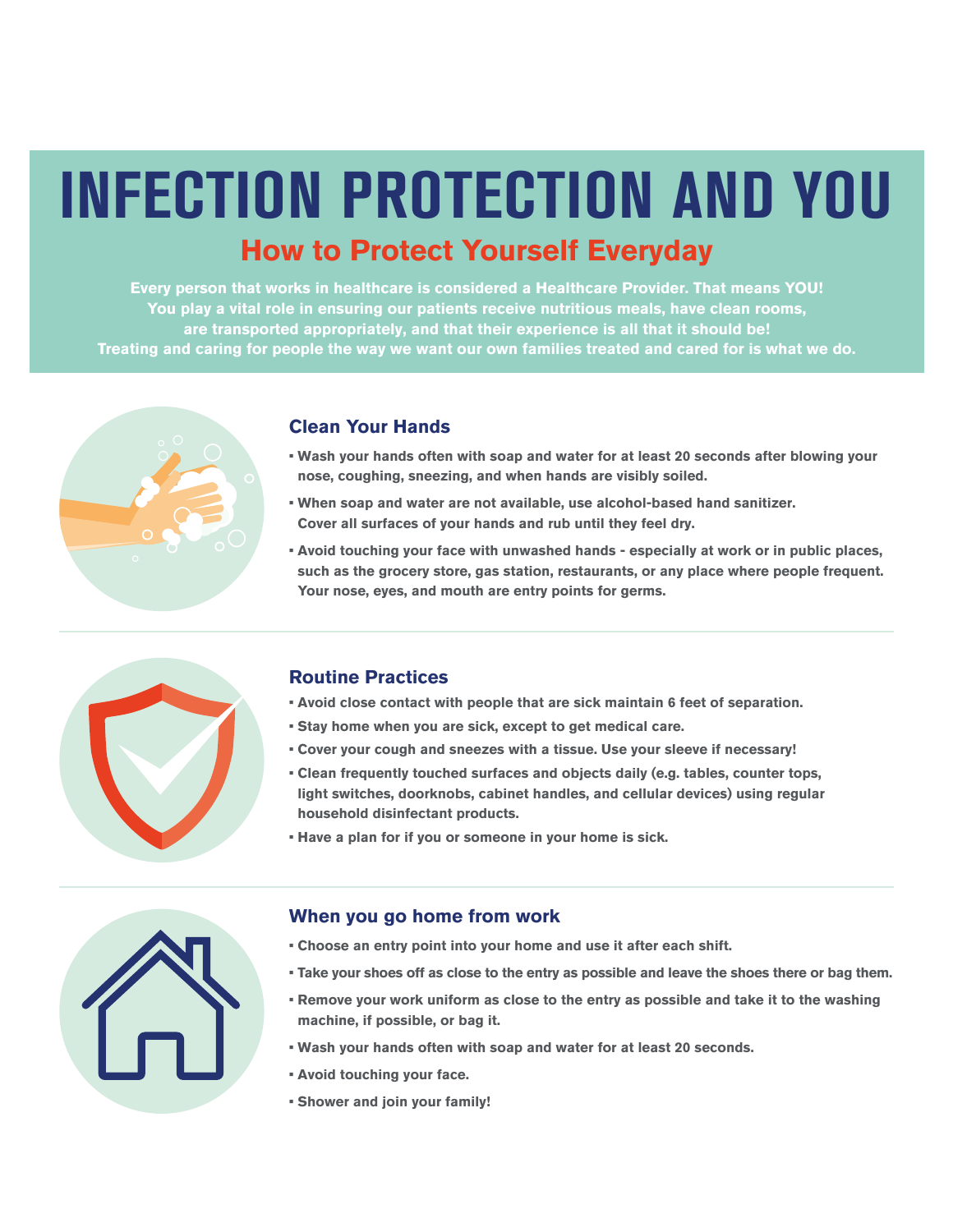

## **WELL-BEING RESOURCES**

\*available to all Compass Group associates and their dependents\*

| <b>SANVELLO</b>        | Say hello to Sanvello for on-demand help with stress,<br>anxiety and depression. Through this program, you<br>can connect with powerful tools that are there for you,<br>when you need them. https://bit.ly/2UgaIWE                                                                            |
|------------------------|------------------------------------------------------------------------------------------------------------------------------------------------------------------------------------------------------------------------------------------------------------------------------------------------|
| Sleepio                | If you're struggling with falling asleep or staying asleep,<br>Sleepio can help you get to the root of the problem.<br>Sleepio is a 6-week online program that can help you<br>to rebuild a healthy sleep pattern and address even the<br>most stubborn sleep problems. https://bit.ly/2y0DGkp |
|                        | Daylight (App Only) helps you cope with all the<br>feelings of worry and anxiety. This app listens and talks<br>to you, understands your challenges and goals, and<br>guides you through strategies for reducing worry and<br>anxiety in your life. https://bit.ly/39cnxW1                     |
| O TELADOC.             | If you believe that you have symptoms of coronavirus,<br>or have questions about it, Teladoc doctors are avail-<br>able 24/7 to evaluate your risk, answer any questions,<br>and help with next steps if necessary. To talk with a<br>doctor, call 800-835-2362 or visit Teladoc.com.*         |
| <b>HealthAdvocate®</b> | As the coronavirus situation continues to evolve, you might<br>feel stressed or overwhelmed. We're here to help. The free<br>and confidential Employee Assistance Program line is<br>now available through HealthAdvocate. Call 877-240-<br>6863 to connect with a licensed counselor 24/7.    |

### **VISIT ALTOGETHERGREAT.COM FOR MORE INFORMATION!**

\*Teladoc is available through the end of May 2020. Consultations are provided at no cost if you are enrolled in an eligible Compass Group medical plan and \$49/visit for those not enrolled in an eligible plan.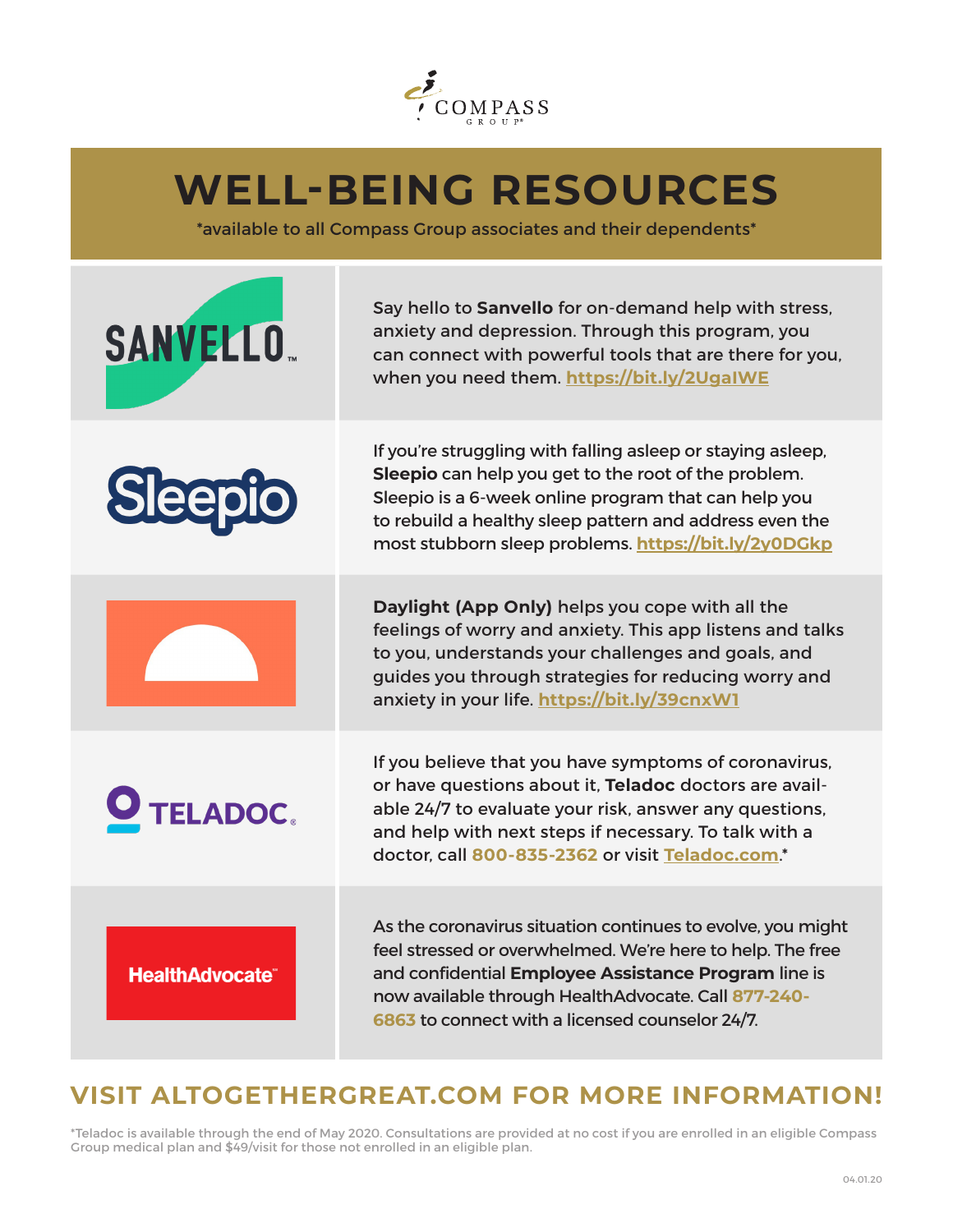# **HERE ARE SOME WAYS TO STAY ENTERTAINED**

TATIFICATION AT THE CONTRACTOR



#### Education

- Yale University is offering a [free course](https://www.businessinsider.com/coursera-yale-science-of-wellbeing-free-course-review-overview?utm_medium=social&utm_campaign=sf-bi-main&utm_source=facebook.com&fbclid=IwAR139sJ7SUPS4X_nhoGyh4zh_BUVB0_7sjYohrGXhQUrzHfoVi5XUYhpn5w) online, The Science of Well-Being, that teaches you how to be happier.
- 10 Historic Homes you can [virtually tour](https://www.housebeautiful.com/design-inspiration/g31677125/historic-homes-you-can-virtually-tour/?fbclid=IwAR3Y79mxzs37QRp-g59kEfd_aRe3DksoHZQHaM0aoaLPXUDGDclGmg8lYmA)  from Buckingham Palace to the Frida Kahlo Museum.
- Free [Literacy program w](https://www.storylineonline.net/?fbclid=IwAR3LqiDwyZ-5tIzzvyGgehtrDOMkWvcaLpQOsAusYTD00XkFFxB24OJqj5o)here actors read to Children, each video also includes lessons for K-5th graders to do at home.
- The Cincinnati Zoo in Ohio is offering daily [Facebook](https://www.facebook.com/cincinnatizoo) LIVE events featuring a different animal each day at 3:00pm EST.
- Take a [Masterclass.](https://www.masterclass.com/?fbclid=IwAR3Y1ytgK_xcnLWmDZIx6BZ5PoiXthngMCqQmq5mDH-MPlNNh_kCukuIM5M) Learn anytime, anywhere at your own pace. With hundreds of lessons from the best business, culinary arts, sports &games, film & tv, music & entertainment and so much more!
- Learn the secrets of being a Disney Imagineer with this free [online](https://disneyparks.disney.go.com/blog/2020/03/enjoy-a-one-of-a-kind-learning-experience-from-disney-imagineers/) course your entire family can take right now.
- [Coursera h](https://www.coursera.org/)as hundreds of free adult education courses from colleges and universities around the world in subjects like history, science, and art.
- [Free online class with the American Quilters's Society. They are offering one free virtual clas](https://www.iquilt.com/)s through their professional-quality online quilting tutorials. Enter the promotion code IQUILTFREE at checkout. This code is valid through June 30, 2020.

#### **Music**

- Fender is offering 3 months of free online guitar, bass and ukulele lessons to the first 100,000 who sign up for [Fender Play](https://try.fender.com/play/playthrough/).
- Follow your favorite musician/bands chances are they host live performances on their Facebook or Instagram feed – it's a great way to instantly lift spirits.
- Check out [Billboard](https://www.billboard.com/articles/news/9339015/cardi-b-coronavirus-remix-best-music-moments-march-20) and the 13 best things that happened in music this week to cheer you up during self-quarantine.



With many practicing social distancing to prevent further spread of COVID-19, we thought we'd compile a list of ways to stay entertained, and from the comfort of your own home.